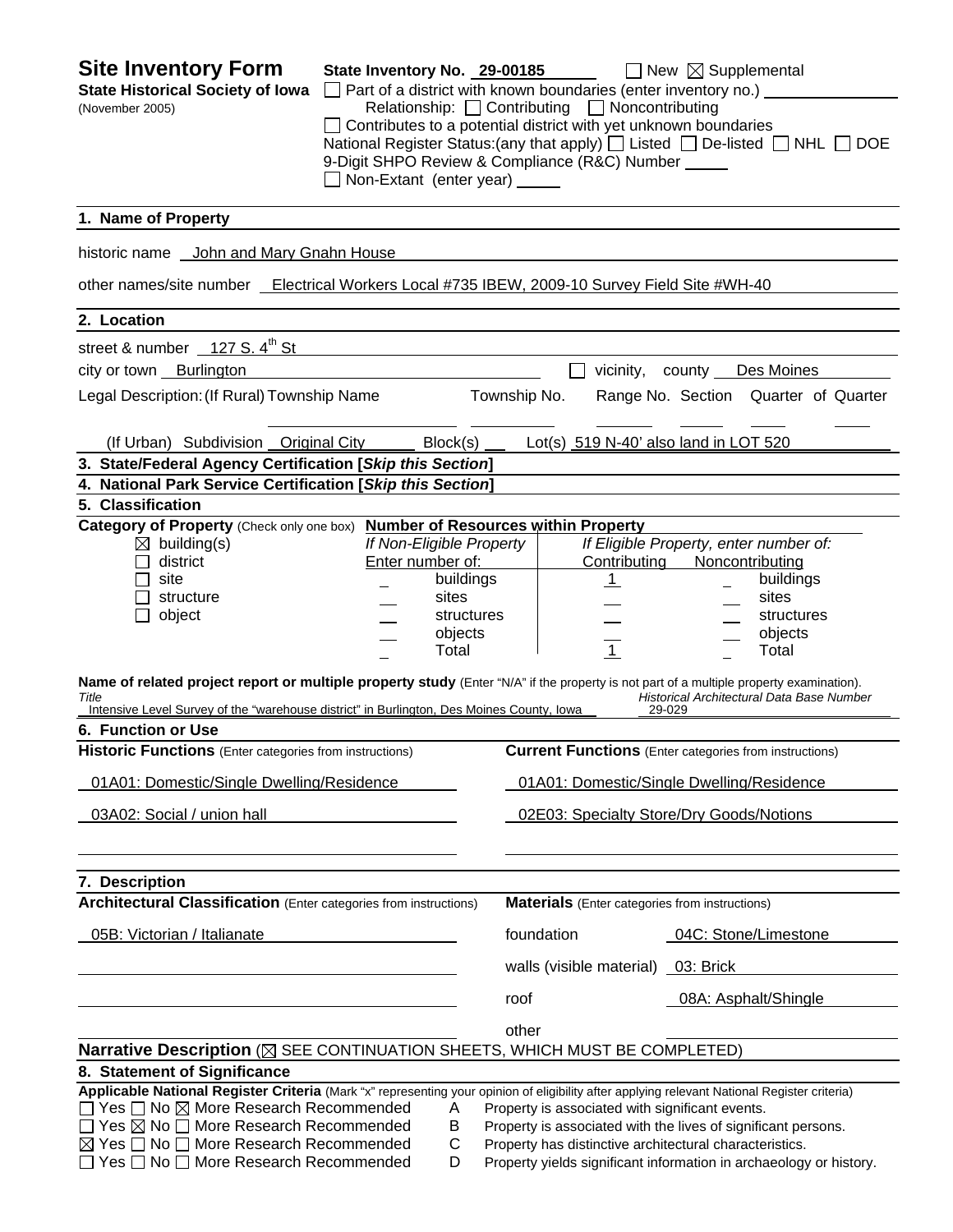| Address 127 S. 4 <sup>th</sup> St<br>County<br>Des Moines                                                                                                                                                                                                                                                                                                                                                                                                                                                                                                                                                                                                                                                                                                                                                                                                                                                                                                                                                                                                                                                                                                                                                                                                                                                                                                                                                                                                                                                                                                                                                                                                                                                                        | Site Number 29-00185                                                        |
|----------------------------------------------------------------------------------------------------------------------------------------------------------------------------------------------------------------------------------------------------------------------------------------------------------------------------------------------------------------------------------------------------------------------------------------------------------------------------------------------------------------------------------------------------------------------------------------------------------------------------------------------------------------------------------------------------------------------------------------------------------------------------------------------------------------------------------------------------------------------------------------------------------------------------------------------------------------------------------------------------------------------------------------------------------------------------------------------------------------------------------------------------------------------------------------------------------------------------------------------------------------------------------------------------------------------------------------------------------------------------------------------------------------------------------------------------------------------------------------------------------------------------------------------------------------------------------------------------------------------------------------------------------------------------------------------------------------------------------|-----------------------------------------------------------------------------|
| <b>Burlington</b><br>City                                                                                                                                                                                                                                                                                                                                                                                                                                                                                                                                                                                                                                                                                                                                                                                                                                                                                                                                                                                                                                                                                                                                                                                                                                                                                                                                                                                                                                                                                                                                                                                                                                                                                                        | District Number ___________                                                 |
| <b>Criteria Considerations</b><br>$\Box$ A Owned by a religious institution or used<br>$\Box$ E A reconstructed building, object, or structure.<br>for religious purposes.<br>$\Box$ F A commemorative property.<br>B Removed from its original location.<br>C A birthplace or grave.<br>50 years.<br>D A cemetery                                                                                                                                                                                                                                                                                                                                                                                                                                                                                                                                                                                                                                                                                                                                                                                                                                                                                                                                                                                                                                                                                                                                                                                                                                                                                                                                                                                                               | $\Box$ G Less than 50 years of age or achieved significance within the past |
| Areas of Significance (Enter categories from instructions)<br><b>Significant Dates</b>                                                                                                                                                                                                                                                                                                                                                                                                                                                                                                                                                                                                                                                                                                                                                                                                                                                                                                                                                                                                                                                                                                                                                                                                                                                                                                                                                                                                                                                                                                                                                                                                                                           |                                                                             |
| Construction date<br>1872<br>05: Commerce<br>the control of the control of the control of the control of the control of the control of                                                                                                                                                                                                                                                                                                                                                                                                                                                                                                                                                                                                                                                                                                                                                                                                                                                                                                                                                                                                                                                                                                                                                                                                                                                                                                                                                                                                                                                                                                                                                                                           | $\boxtimes$ check if circa or estimated date                                |
| Other dates, including renovation                                                                                                                                                                                                                                                                                                                                                                                                                                                                                                                                                                                                                                                                                                                                                                                                                                                                                                                                                                                                                                                                                                                                                                                                                                                                                                                                                                                                                                                                                                                                                                                                                                                                                                |                                                                             |
| 17: Industry                                                                                                                                                                                                                                                                                                                                                                                                                                                                                                                                                                                                                                                                                                                                                                                                                                                                                                                                                                                                                                                                                                                                                                                                                                                                                                                                                                                                                                                                                                                                                                                                                                                                                                                     |                                                                             |
| <b>Architect/Builder</b><br><b>Significant Person</b><br>(Complete if National Register Criterion B is marked above)<br>Architect                                                                                                                                                                                                                                                                                                                                                                                                                                                                                                                                                                                                                                                                                                                                                                                                                                                                                                                                                                                                                                                                                                                                                                                                                                                                                                                                                                                                                                                                                                                                                                                                |                                                                             |
| <b>Builder</b>                                                                                                                                                                                                                                                                                                                                                                                                                                                                                                                                                                                                                                                                                                                                                                                                                                                                                                                                                                                                                                                                                                                                                                                                                                                                                                                                                                                                                                                                                                                                                                                                                                                                                                                   |                                                                             |
| Narrative Statement of Significance ( $\boxtimes$ SEE CONTINUATION SHEETS, WHICH MUST BE COMPLETED)                                                                                                                                                                                                                                                                                                                                                                                                                                                                                                                                                                                                                                                                                                                                                                                                                                                                                                                                                                                                                                                                                                                                                                                                                                                                                                                                                                                                                                                                                                                                                                                                                              |                                                                             |
| 9. Major Bibliographical References                                                                                                                                                                                                                                                                                                                                                                                                                                                                                                                                                                                                                                                                                                                                                                                                                                                                                                                                                                                                                                                                                                                                                                                                                                                                                                                                                                                                                                                                                                                                                                                                                                                                                              |                                                                             |
| Bibliography $\boxtimes$ See continuation sheet for citations of the books, articles, and other sources used in preparing this form                                                                                                                                                                                                                                                                                                                                                                                                                                                                                                                                                                                                                                                                                                                                                                                                                                                                                                                                                                                                                                                                                                                                                                                                                                                                                                                                                                                                                                                                                                                                                                                              |                                                                             |
| 10. Geographic Data<br><b>UTM References (OPTIONAL)</b>                                                                                                                                                                                                                                                                                                                                                                                                                                                                                                                                                                                                                                                                                                                                                                                                                                                                                                                                                                                                                                                                                                                                                                                                                                                                                                                                                                                                                                                                                                                                                                                                                                                                          |                                                                             |
| Zone<br>Easting<br>Northing<br>Zone                                                                                                                                                                                                                                                                                                                                                                                                                                                                                                                                                                                                                                                                                                                                                                                                                                                                                                                                                                                                                                                                                                                                                                                                                                                                                                                                                                                                                                                                                                                                                                                                                                                                                              | Northing<br>Easting                                                         |
| 2<br>1<br>3<br>4                                                                                                                                                                                                                                                                                                                                                                                                                                                                                                                                                                                                                                                                                                                                                                                                                                                                                                                                                                                                                                                                                                                                                                                                                                                                                                                                                                                                                                                                                                                                                                                                                                                                                                                 |                                                                             |
|                                                                                                                                                                                                                                                                                                                                                                                                                                                                                                                                                                                                                                                                                                                                                                                                                                                                                                                                                                                                                                                                                                                                                                                                                                                                                                                                                                                                                                                                                                                                                                                                                                                                                                                                  |                                                                             |
| See continuation sheet for additional UTM references or comments<br>11. Form Prepared By                                                                                                                                                                                                                                                                                                                                                                                                                                                                                                                                                                                                                                                                                                                                                                                                                                                                                                                                                                                                                                                                                                                                                                                                                                                                                                                                                                                                                                                                                                                                                                                                                                         |                                                                             |
|                                                                                                                                                                                                                                                                                                                                                                                                                                                                                                                                                                                                                                                                                                                                                                                                                                                                                                                                                                                                                                                                                                                                                                                                                                                                                                                                                                                                                                                                                                                                                                                                                                                                                                                                  |                                                                             |
| name/title David Roed, Volunteer                                                                                                                                                                                                                                                                                                                                                                                                                                                                                                                                                                                                                                                                                                                                                                                                                                                                                                                                                                                                                                                                                                                                                                                                                                                                                                                                                                                                                                                                                                                                                                                                                                                                                                 | Rebecca Lawin McCarley, Consultant, Davenport, IA                           |
| organization Burlington Historic Preservation Commission                                                                                                                                                                                                                                                                                                                                                                                                                                                                                                                                                                                                                                                                                                                                                                                                                                                                                                                                                                                                                                                                                                                                                                                                                                                                                                                                                                                                                                                                                                                                                                                                                                                                         | date 03-03-10                                                               |
| street & number<br>City Hall, 400 Washington Street                                                                                                                                                                                                                                                                                                                                                                                                                                                                                                                                                                                                                                                                                                                                                                                                                                                                                                                                                                                                                                                                                                                                                                                                                                                                                                                                                                                                                                                                                                                                                                                                                                                                              | telephone 319-753-8158                                                      |
| <b>Burlington</b><br>city or town                                                                                                                                                                                                                                                                                                                                                                                                                                                                                                                                                                                                                                                                                                                                                                                                                                                                                                                                                                                                                                                                                                                                                                                                                                                                                                                                                                                                                                                                                                                                                                                                                                                                                                | zip code 52601<br>state lowa                                                |
| ADDITIONAL DOCUMENTATION (Submit the following items with the completed form)                                                                                                                                                                                                                                                                                                                                                                                                                                                                                                                                                                                                                                                                                                                                                                                                                                                                                                                                                                                                                                                                                                                                                                                                                                                                                                                                                                                                                                                                                                                                                                                                                                                    |                                                                             |
| <b>FOR ALL PROPERTIES</b><br>Map: showing the property's location in a town/city or township.<br>1.<br>Site plan: showing position of buildings and structures on the site in relation to public road(s).<br>2.<br>Photographs: representative black and white photos. If the photos are taken as part of a survey for which the Society is to be<br>3.<br>curator of the negatives or color slides, a photo/catalog sheet needs to be included with the negatives/slides and the following<br>needs to be provided below on this particular inventory site:<br>Roll/slide sheet #<br>Frame/slot #<br>Roll/slide sheet #<br>Frame/slot #<br>Roll/slide sheet #<br>Frame/slot #<br>$\boxtimes$ See continuation sheet or attached photo & slide catalog sheet for list of photo roll or slide entries.<br>$\boxtimes$ Photos/illustrations without negatives are also in this site inventory file.<br>FOR CERTAIN KINDS OF PROPERTIES, INCLUDE THE FOLLOWING AS WELL<br>Farmstead & District: (List of structures and buildings, known or estimated year built, and contributing or noncontributing status)<br>1.<br>2.<br>Barn:<br>A sketch of the frame/truss configuration in the form of drawing a typical middle bent of the barn.<br>а.<br>A photograph of the loft showing the frame configuration along one side.<br>b.<br>A sketch floor plan of the interior space arrangements along with the barn's exterior dimensions in feet.<br>State Historic Preservation Office (SHPO) Use Only Below This Line<br>Concur with above survey opinion on National Register eligibility: $\Box$ Yes $\Box$ No $\Box$ More Research Recommended<br>This is a locally designated property or part of a locally designated district. | Date Taken<br>Date Taken<br>Date Taken                                      |
| Comments:                                                                                                                                                                                                                                                                                                                                                                                                                                                                                                                                                                                                                                                                                                                                                                                                                                                                                                                                                                                                                                                                                                                                                                                                                                                                                                                                                                                                                                                                                                                                                                                                                                                                                                                        |                                                                             |
| Evaluated by (name/title):                                                                                                                                                                                                                                                                                                                                                                                                                                                                                                                                                                                                                                                                                                                                                                                                                                                                                                                                                                                                                                                                                                                                                                                                                                                                                                                                                                                                                                                                                                                                                                                                                                                                                                       | Date:                                                                       |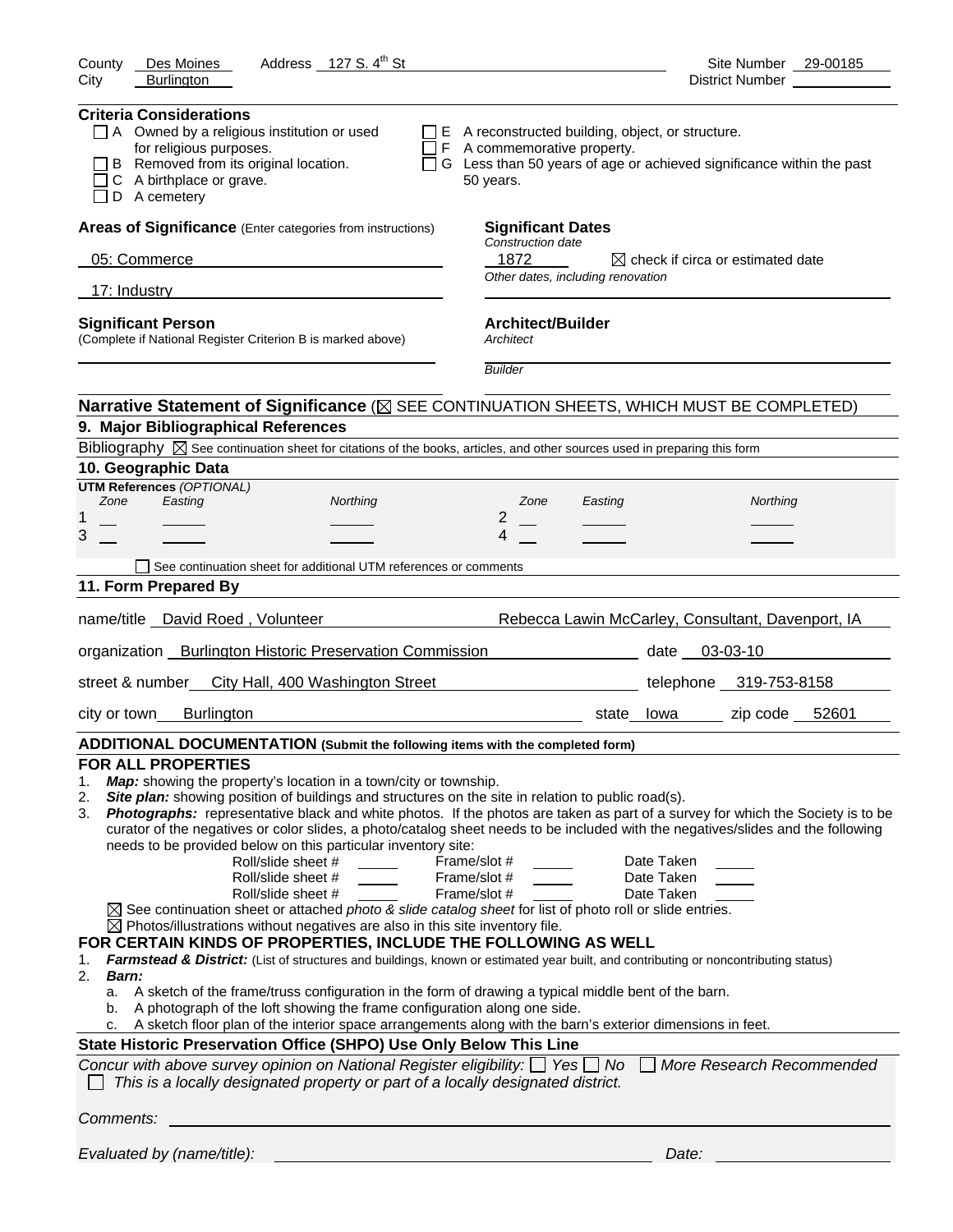Page 1

| John and Mary Gnahn House | Des Moines        |
|---------------------------|-------------------|
| Name of Property          | County            |
| 127 S. 4 <sup>th</sup> St | <b>Burlington</b> |
| Address                   | City              |

### **7. Narrative Description**

This is a two story, three bay, Italianate brick house. The house sits on a stone foundation, and it has a low hip roof clad in asphalt shingles. The side passage design includes a single-door entry with sidelights and decorative transom in the south bay. This entry and the windows on the façade exhibit segmental arch stone lintels with shoulders. The windows also have stone sills. The two first story windows have one-over-one-light double-hung sashes, while the second story windows retain fourover-four-light double-hung wood sashes. The center window is a full length opening, accessing the iron balcony. The 1977 survey form notes that the balcony is a modern addition to the façade. The south side of the house has one four-over-four-light double-hung wood window with segmental brick arch lintel on each story. The north side has two windows on each story, though the east window on the second story was converted to an entry accessing a wood fire escape. The second story of the rear (west) elevation has two four-over-four-light double-hung wood windows with segmental brick arch lintels. The two-part one-story hip-roof brick additions on the first story appear to date back to the 19<sup>th</sup> century, based on the Sanborn maps. The first section has rectangular windows, while the rear section has segmental arch windows, perhaps suggesting it was a summer kitchen later connected to the house.

#### **8. Narrative Statement of Significance**

The John and Mary Gnahn House falls outside any identified or potential historic districts. The house was evaluated in 1977 as eligible for the National Register of Historic Places under Criterion C. The form noted that the house is "an excellent example of the modest Victorian house with simple embellishment (hood molds) built in Burlington." A comparison of the 1977 photograph and current appearance show few if any changes since this time. Since this house was surveyed with industrial buildings, little additional context is known about Italianate houses in Burlington within this project. Thus, based on the earlier evaluation within a broader context, it appears that this house would still be eligible for the National Register of Historic Places under Criterion C. The house was bought by a union organization in 1961, and it was used for this purpose through 2005. This aspect of history within Burlington could be further researched to assess significance under Criterion A for this later use and history of the building.

Transfer books shows that John Gnahn bought this land in January 1872. However, he appears to have been living here, or perhaps one house north, since the 1850s. The house at this location is shown on the 1886 Sanborn map, and it remains with essentially the same footprint through the 1952 Sanborn map. The 1859 city directory lists John Gnahn at 18 S.  $4<sup>th</sup>$  Street (early numbering). The 1862 city directory lists him on 4<sup>th</sup> between Division and Market. The 1866 city directory lists him as three north of Division on 4<sup>th</sup> Street. The 1870 city directory list John Gnahn as living on the west side of 4<sup>th</sup> Street, three north of Division. The 1872 city directory lists him as three south of Division, likely a misprint. In 1873, he is again listed as three north of Division on  $4<sup>th</sup>$  Street. In 1874, he is listed as living at 127 S. 4<sup>th</sup> Street. His business is listed as 206 Jefferson – manufacturing cigars, tobacco, and snuff and selling cut, chewing, smoking tobacco, pipes, and smoking articles. He continues to be listed at 127 S.  $4<sup>th</sup>$  Street in the 1880s.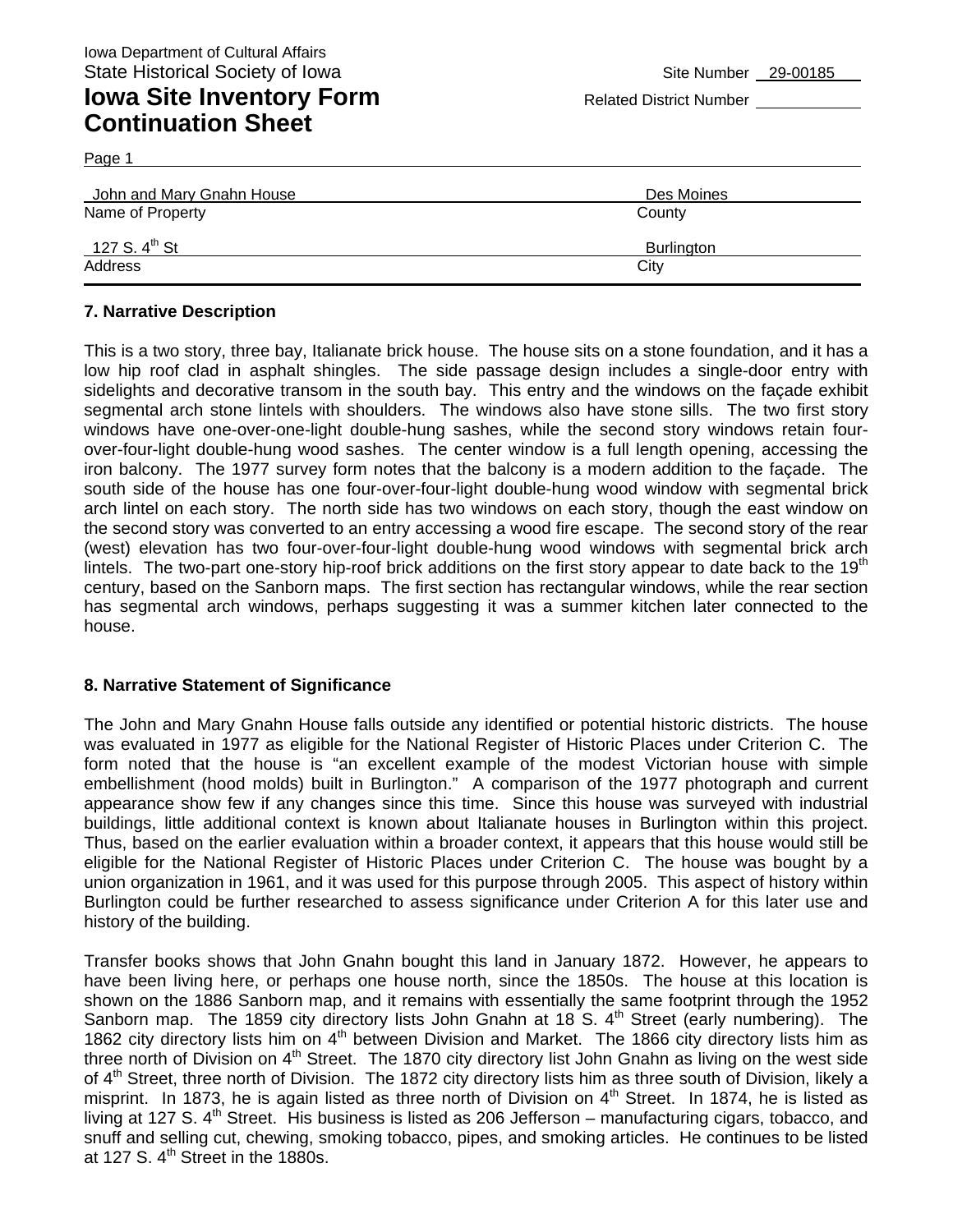## **Iowa Site Inventory Form** Related District Number **Related District Number Continuation Sheet**

Page 2

| John and Mary Gnahn House | Des Moines |
|---------------------------|------------|
| Name of Property          | County     |
| 127 S. 4 <sup>th</sup> St | Burlington |
| Address                   | City       |

John Gnahn was born in Bavaria in 1814, and he arrived in Burlington in 1844 to establish a cigar and tobacco factory, moving here from Cincinnati. His first wife died, and he married his second wife Mary in 1849. They had four children: John (Colorado), Edward (Burlington, books and stationary), Tillie (Burlington), and Mary (Minnesota). The 1866 directory lists John Gnahn & Company at 32 Jefferson as one of six entries under Cigar Manufacturers. He continues listed here in 1871, with the number of businesses in this category growing to 11. By 1888, John had retired (*Portrait and Biographical Album of Des Moines County* 1888: 386-87). He died within the next couple years. The 1890 city directory lists Mrs. Mary Gnahn, widow, at 127 S.  $4<sup>th</sup>$  Street. She continues to be listed here through 1910.

W.F. Sapp is listed here in 1913, followed by John Homolka, a cigar maker for Dehner Cigar Company, listed here in 1916. He bought the house from the heirs of John and Mary Gnahn on June 22, 1917. In October 1919, he sold it to Thomas H. Martin and wife, and they are listed here in the 1920 city directory. They then apparently used it as rental property, with J.W. Owens living here in 1924 and Otto Wright in 1928. This pattern continued with the house sold to Bessie Edgar in 1929. Hazel Willson bought the house in 1934, and Donald Willson is listed here in 1937, 1940, and 1942. Mrs. Hazel Willson is then listed here in 1945 and 1947. She sold the house in 1948 to Elsie Klein, who then used it as a rental property with tenants changing every year. This pattern continued through the 1950s.

In 1961, Elsie Hall sold the house to Sieco Company, who owned it until 2005. They then used the house as a union hall for SIECO (Southern Iowa Electricians and Contractors Organization). This organization is listed in the 1963 and 1966 City Directory as Electrical Workers Local #735 IBEW. The organization operated out of this structure until 2005 when it was purchased by its current owners Michael and Anna Patton. This use reflects the 20<sup>th</sup> century transition of this area from residential to more industrial uses.

#### **9. Major Bibliographical References**

Antrobus, A.T. *History of Des Moines County Iowa and Its People.* Chicago, IL: S.J. Clarke Publishing Company, 1915.

*Burlington Hawk-Eye,* various articles and dates. On microfilm at the Burlington Public Library.

City Directories, Burlington, Iowa, various dates. On microfiche at the Burlington Public Library

*Portrait and Biographical Album of Des Moines County, Iowa.* Chicago, IL: Acme Publishing Company, 1888.

Sanborn Map Company. "Burlington, Iowa," Fire Insurance Maps. New York: Sanborn Map Company, 1886, 1892, 1900, 1931, 1952.

Transfer books, Des Moines County Auditor's Office, Burlington, Iowa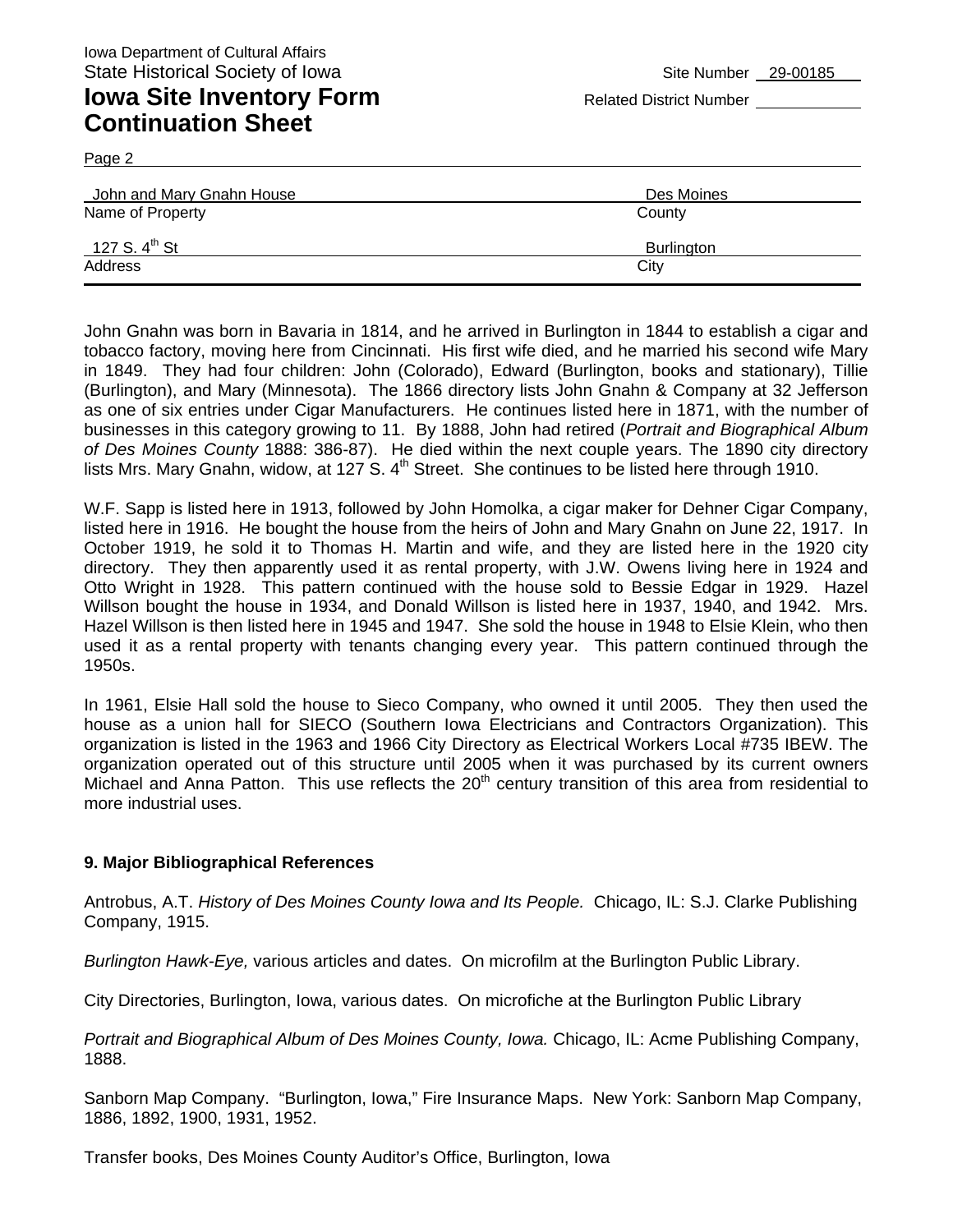Page 3

| John and Mary Gnahn House | Des Moines |
|---------------------------|------------|
| Name of Property          | County     |
| 127 S. 4 <sup>th</sup> St | Burlington |
| Address                   | City       |

### **Location map**



**Building plan (from assessor's website)** 

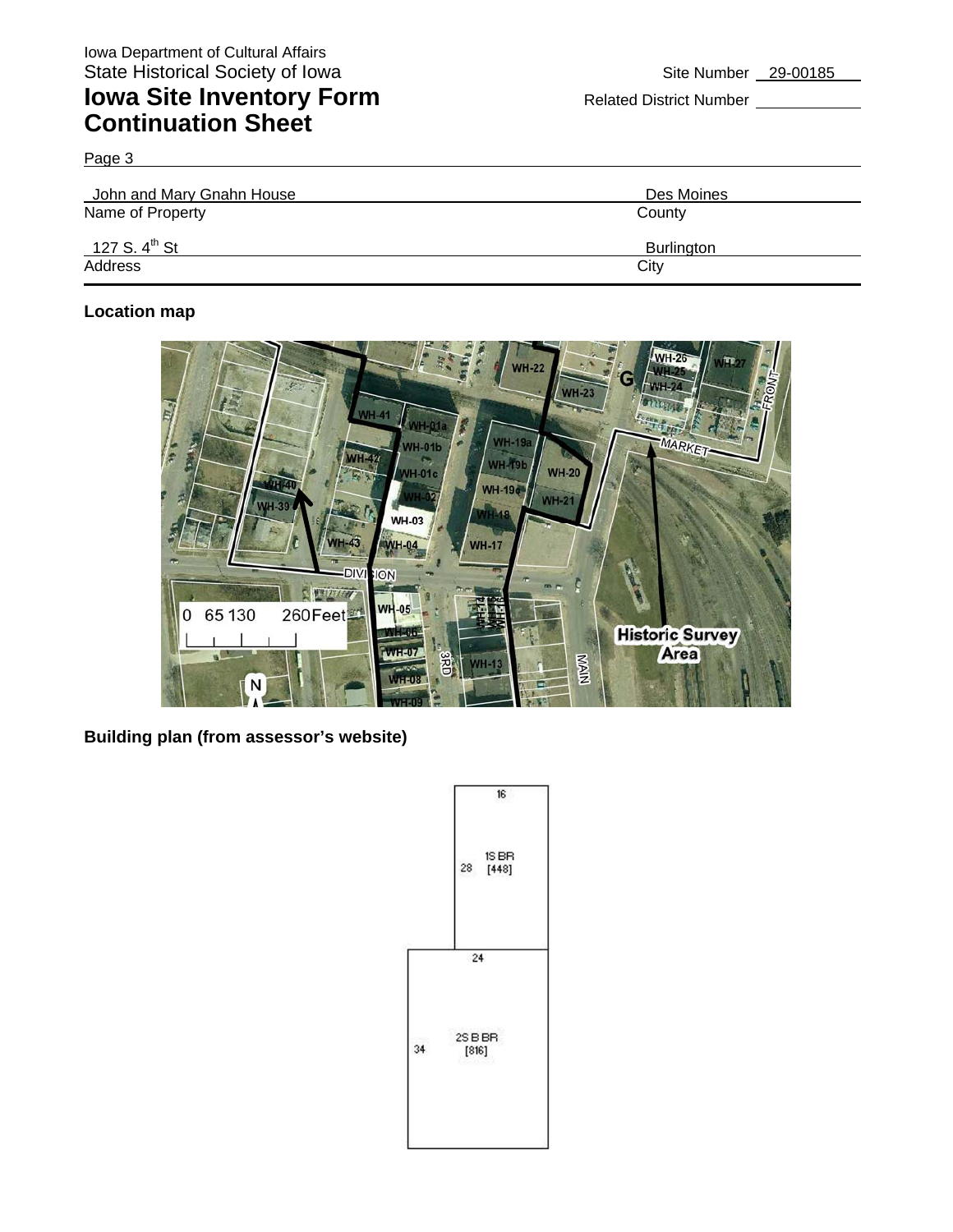Page 4

| John and Mary Gnahn House | Des Moines        |
|---------------------------|-------------------|
| Name of Property          | County            |
| 127 S. 4 <sup>th</sup> St | <b>Burlington</b> |
| Address                   | City              |

### **Photograph (digital image)**



**House, looking northwest November 2, 2009 R.L. McCarley**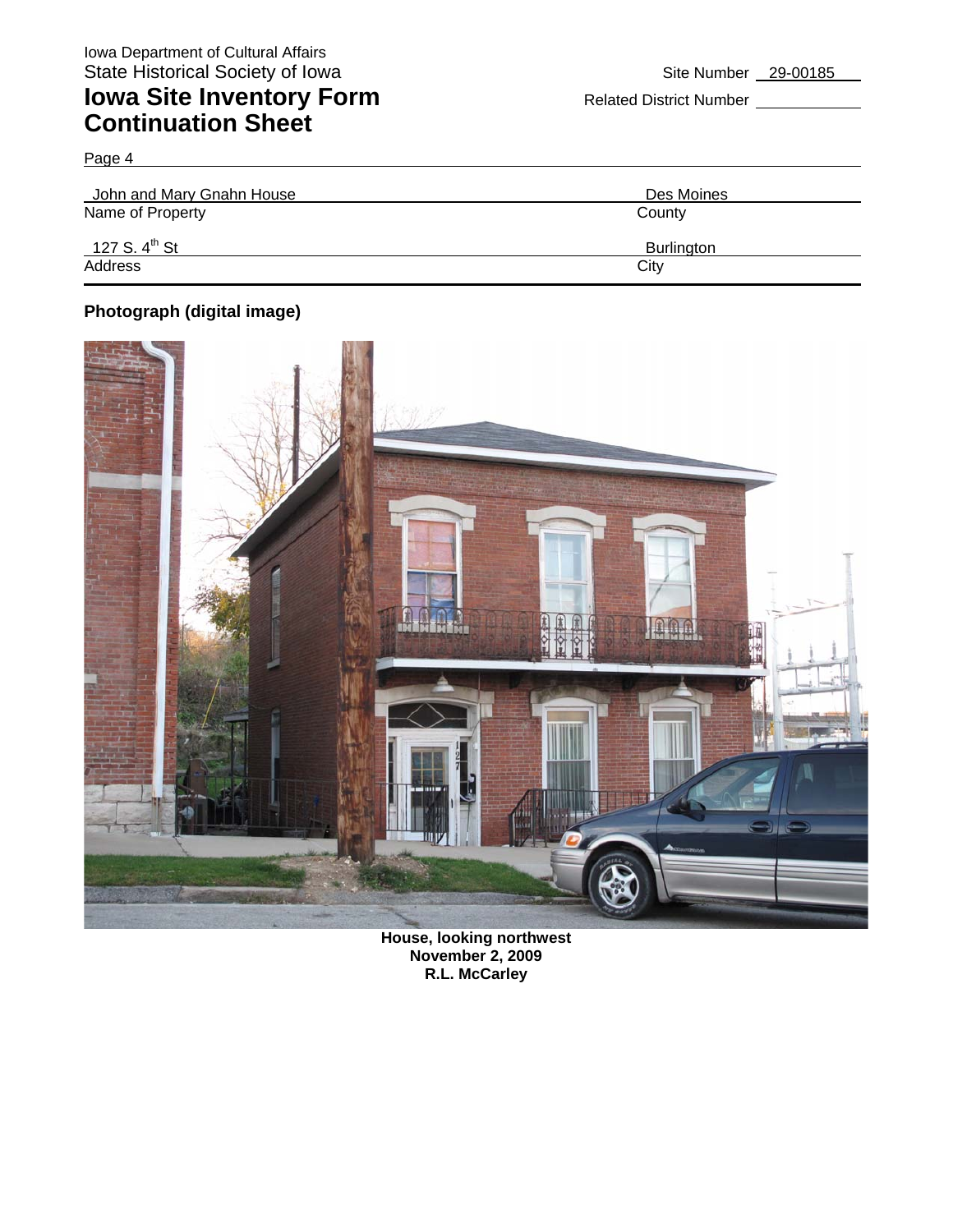Page 5

| John and Mary Gnahn House | Des Moines        |
|---------------------------|-------------------|
| Name of Property          | County            |
| 127 S. 4 <sup>th</sup> St | <b>Burlington</b> |
| Address                   | City              |



**House, looking southwest November 2, 2009 R.L. McCarley**